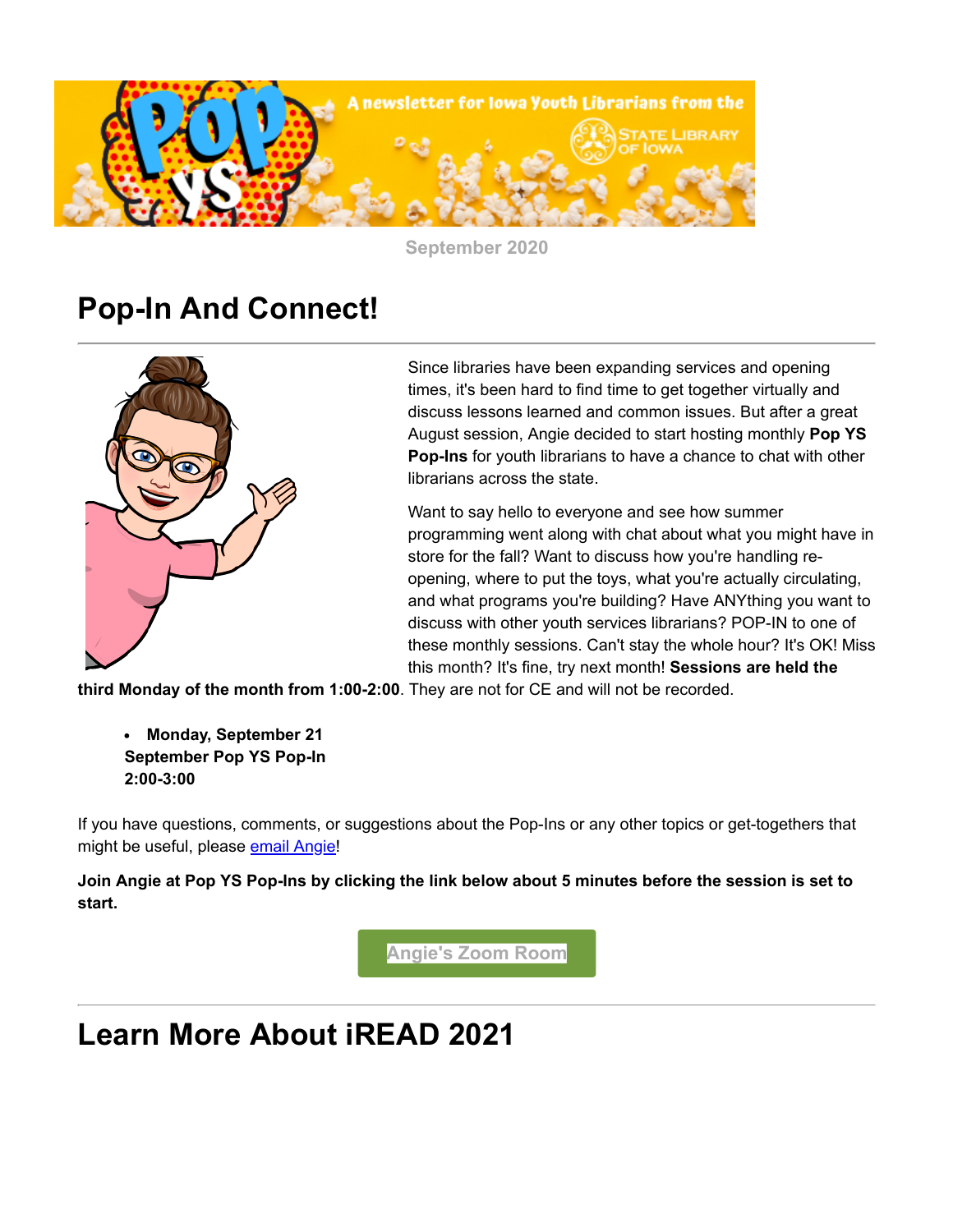

Iowa has joined the iREAD for our 2021 summer learning needs! It's been wonderful to hear positive feedback from librarians across Iowa about their excitement and interest in the 2021 iREAD theme and program. I can't wait to see all the colorful and wonderful things that will happen all across the state next year! Just as a reminder: iREAD provides you with all the traditional summer learning supports you're familiar with like a full manual with program ideas and booklists for all ages and art you can use in your promotion and decoration.

I know many of you can't wait to learn more so please register now for the national iREAD webinar launching the theme and welcoming partner librarians. That's us!

**Tuesday, September 22, 2020 1:00-2:30 p.m. Registration required, limited to libraries in partner states Recording will be available afterward**

Your organization is the name of your library and for *"how did you hear about this webinar?"* you can use *"State Library communication."* Your registration will be pending approval from iREAD. Also, please only register one person per library so we can get as many libraries attending as possible. Remember this session will be recorded. Continuing Education Credit is available for those who attend the national webinar.

**[Register for the Webinar](https://us02web.zoom.us/webinar/register/WN_zB2_J-BAQhql681PthMfUg?utm_medium=email&utm_source=govdelivery)**

If you can't make it to the national webinar or it fills up, have no fear! iREAD is doing an Iowa only webinar in October to help get everyone ready to start. **Save the date on Tuesday, October 13th from 1:00-2:00**. Registration will open on Thursday, September 24th. (The date of this webinar has been moved from October 15 to accommodate the Iowa Library Association Conference.)

[If you have any questions about either session or anything else about iREAD, please contact](mailto:angie.manfredi@iowa.gov) Angie Manfredi directly.

# **September Continuing Education Opportunities**

### **Pop YS Live**

**Thursday, September 17th, 1:00 p.m. to 2:00 p.m.**

Join us for a POP of continuing education! August's session will be extra special and include an awesome author chat!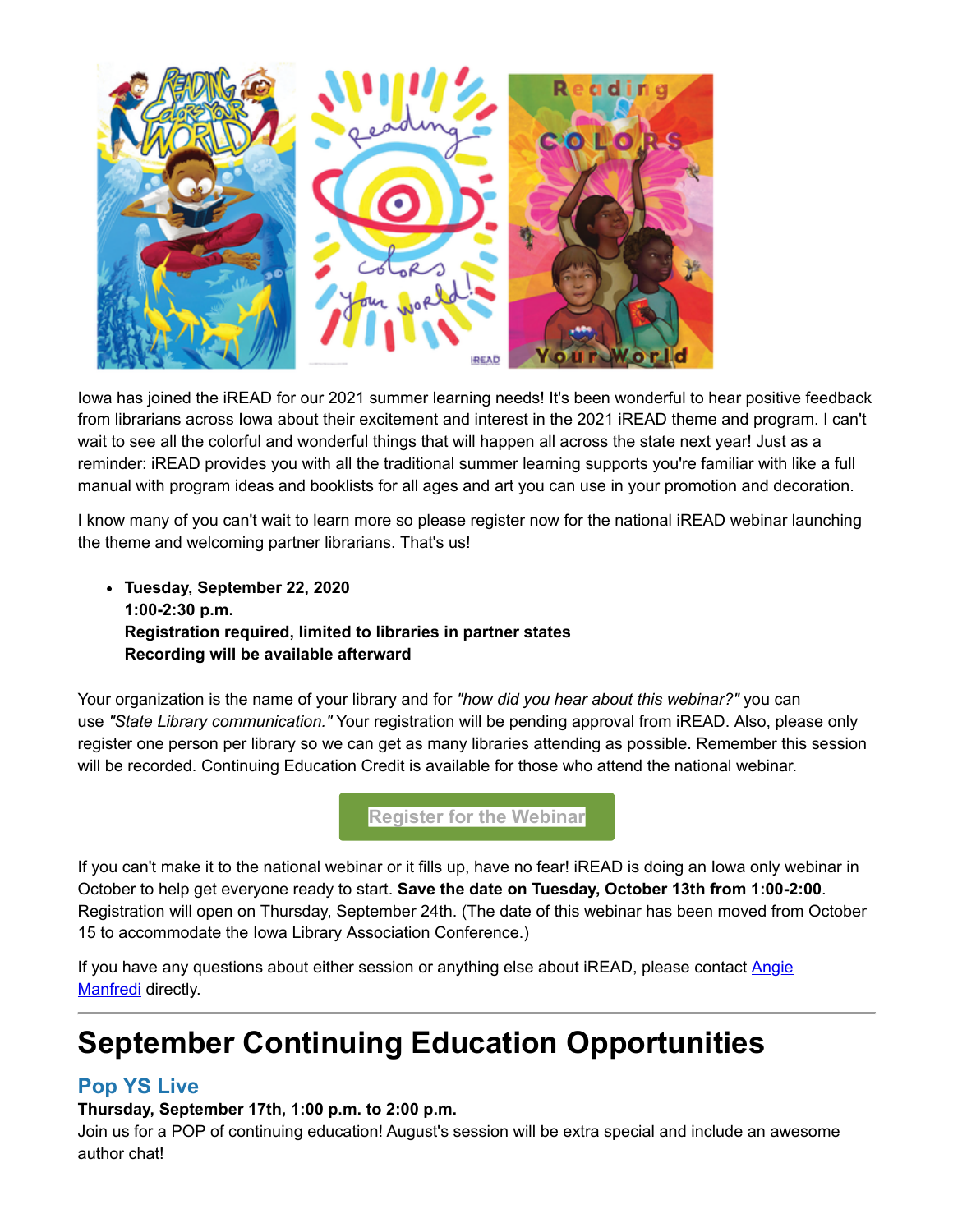

### **Supporting Homeschoolers**

Now, more than ever, families choosing to homeschool or do distance learning are turning to their libraries for support and guidance. How can you step up for your community and give the right answers and best supports to the adults looking to you for guidance?

We'll look at some general best practices about serving and

supporting home learners, with a focus on how to help in our COVID-19 era. We'll be joined by Buffy Campbell, School Improvement Consultant and Home School Contact with the Bureau of School Improvement in the Iowa Department of Education. Ms. Campbell will answer your questions and share ideas on how you can be the best community partner possible for all your learners.

**[Register for September Pop YS Live](https://statelibraryofiowa.lmscheckout.com/Course/view/pysl09-1?utm_medium=email&utm_source=govdelivery)**



#### **YACHT Club Discussion Tuesday, September 22nd, 10:00-11:00 AM**

Set sail with Youth Services Consultant Angie Manfredi on the latest CE opportunity from the State Library. Once a month the **YACHT Club (Young Adult/Children's Hot Topics) Discussion** will meet to chat about articles, a podcast episode, blog posts, or some other

accessible-to-all youth services professional development resource. Participants will read/listen to/watch the resources, then we'll get together to discuss them and how they can apply to our work as Children & Youth Librarians in Iowa. The topic for September is **The Power of Play in the Age of COVID-19**.

You'll receive each month's assignment once you register. To ensure a productive discussion for everyone, sessions are limited to 40 people and you must have a microphone to participate. Sessions will not be recorded. While any library staff can attend, the topics will be focused on youth services, so we'd love to see a great turn out from our youth services specialists. Since space is limited and sessions are not recorded, please only register if you are able to attend live. Also because you must review the resources in advance of our session, registration closes 9/18/2020.

All aboard!

**[Register for September YACHT Club Discussion](https://statelibraryofiowa.lmscheckout.com/Course/view/yacht09-1?utm_medium=email&utm_source=govdelivery)**

# **Remote eLearning/Homeschooling Resources for Public Library Staff**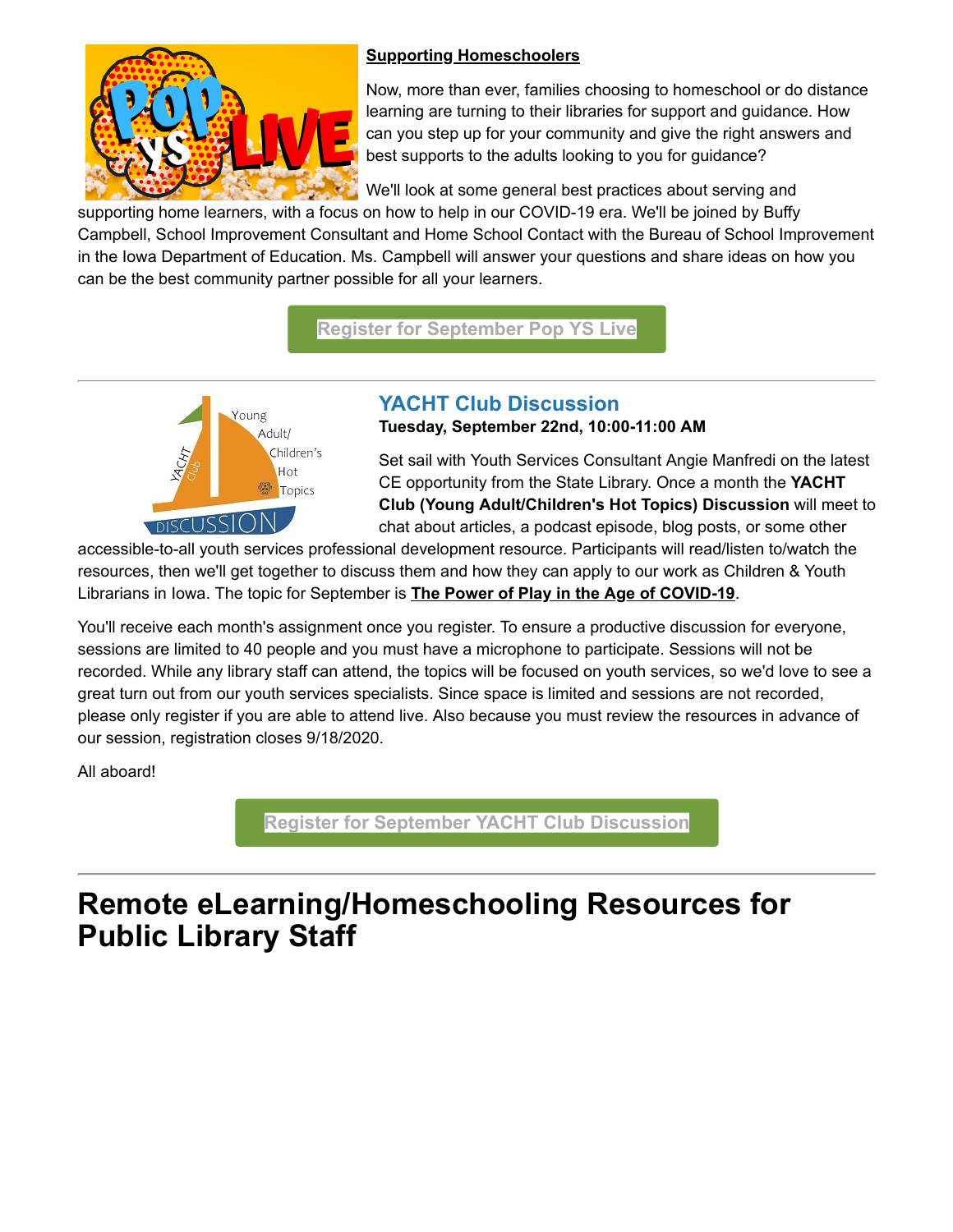

Since many of you are getting questions about remote learning and homeschooling, Angie created general information/best sites document to round up as much information as possible in one place. This is a professional development tool, not meant to be shared with your patrons. Hopefully, it will help you answer questions you get.

But! There are also great resources to share with patrons including virtual museum field trips, ways to learn about Iowa history at home complete with lesson plans, resources in Spanish, and information on homeschooling collectives. Hopefully, you can find some resources in this list that you can then share with patrons to remind them to think of the library as resource to extend and support their learning.

[This list is an living document, so if you have suggestions you think would be good additions,](mailto:angie.manfredi@iowa.gov) please contact Angie know so she can add to it!

**[Remote eLearning/Homeschooling Resources](https://docs.google.com/spreadsheets/d/1RQu3jIKARNEpn3mM0Q0TsYk013yFAXpGhrHhlVd9-KA/edit?utm_medium=email&utm_source=govdelivery#gid=0)**

## **Collection Development Resource**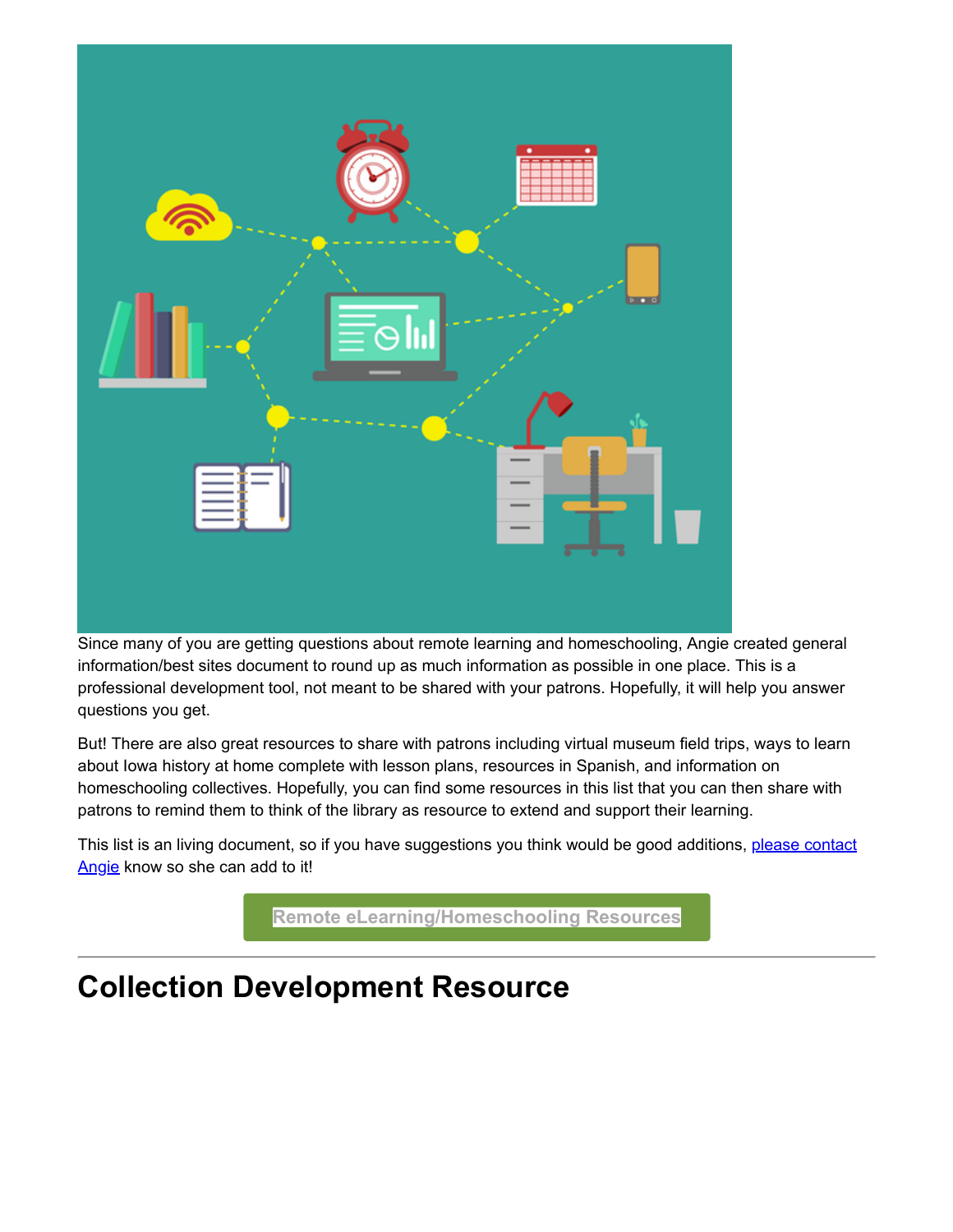

Since collection development is always a frequent request for training, Angie wanted to create a resource that could be constantly changing and useful for a variety of purposes. After trying several different free services and websites, she decided to create a [Wakeletp](https://wakelet.com/?utm_medium=email&utm_source=govdelivery)age. This is a page that will allow her to create several different "boards" spotlighting reader's advisory lists for a wide range of topics. New books and lists can be added as needed or even requested! You can use these lists for quick collection development or even share them directly with your own patrons to see what they might be interested in.

**[Visit the State Library of Iowa on Wakelet](https://wakelet.com/@StateLibraryofIowa?utm_medium=email&utm_source=govdelivery)**

New for September:

- [Shivers and Shudders: Scary Middle Grade Books](https://wakelet.com/wake/m-EdtRDalnHlWXhTOkutB?utm_medium=email&utm_source=govdelivery)
- [After Hogwarts: Fantasy for fans of Harry Potter](https://wke.lt/w/s/dzB7_X?utm_medium=email&utm_source=govdelivery)

#### Previously:

- [Early Chapter Books with BIPOC Characters](https://wke.lt/w/s/OI5Xi6?utm_medium=email&utm_source=govdelivery)
- What to Read After *[Diary of A Wimpy Kid](https://wke.lt/w/s/niOvEk?utm_medium=email&utm_source=govdelivery)* [and](https://wke.lt/w/s/niOvEk?utm_medium=email&utm_source=govdelivery) *[Dork Diaries](https://wke.lt/w/s/niOvEk?utm_medium=email&utm_source=govdelivery)*
- [Picture Books for Opening BIG Conversations](https://wke.lt/w/s/B5LyrJ?utm_medium=email&utm_source=govdelivery)
- [Young Adult Short Story Collections](https://wke.lt/w/s/Ua-TPG?utm_medium=email&utm_source=govdelivery)

If you find a new book that you love, have questions, comments, or suggestions about other lists and collections that would be useful or want to share any feedback about this resource, please [email Angie,](mailto:angie.manfredi@iowa.gov) she would love to hear all kinds of feedback from you about this as she moves forward. Your ideas and needs will power these collections, so any feedback of any kind is welcomed!

# **YS Coronavirus Resources Page**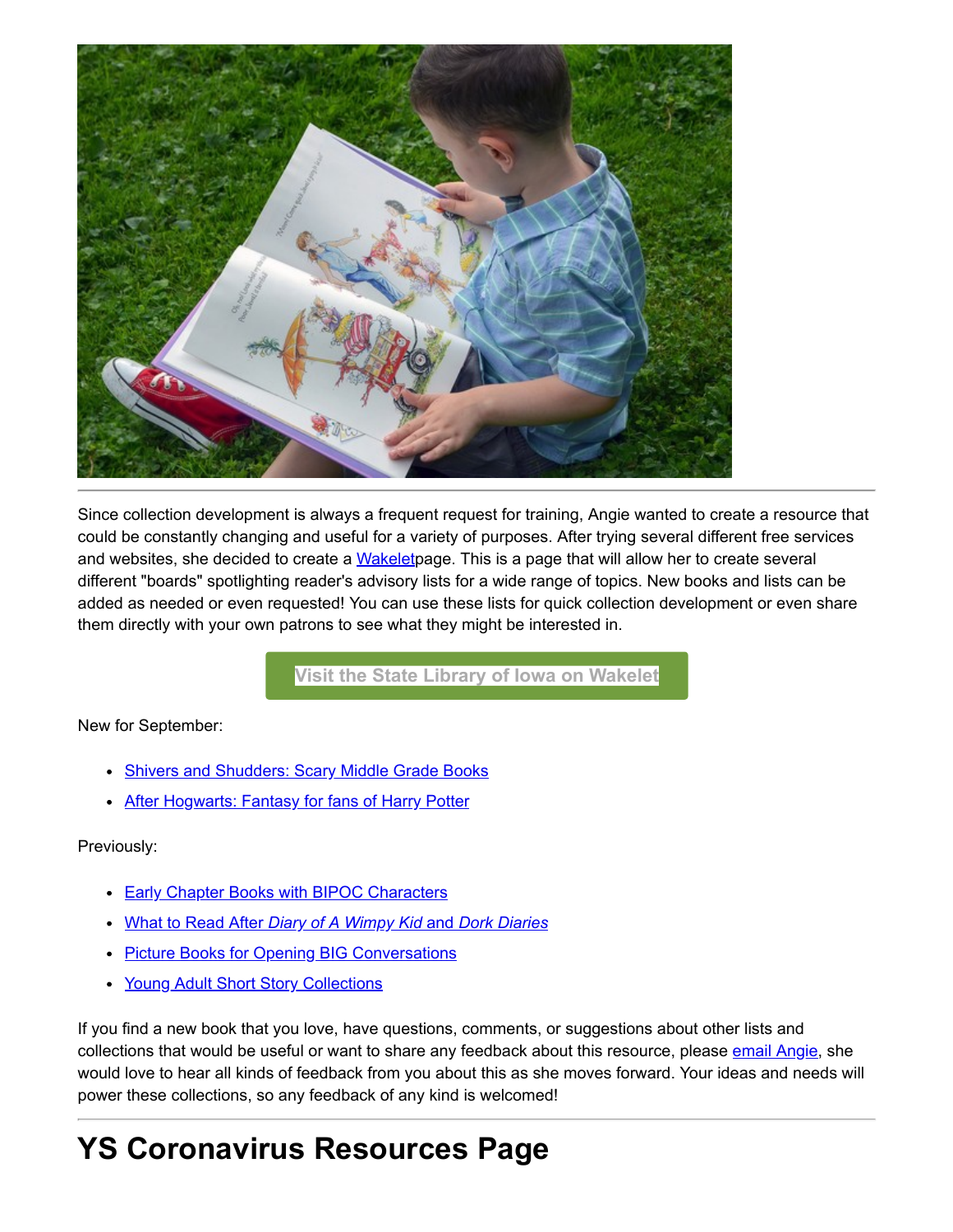

### **Now all the youth services Coronavirus resources are located in one central place!**

Find links to all our resources on our Coronavirus Resources Page. This includes everything from the COVID-19 Programming Idea Swap to relevant webinars and information sessions you might have missed about socially distancing programming, reader's advisory and more. New information and new recordings will be added to this page as they are created, so you can have one bookmark for all your

youth services resources. You might even find unexpected usefulness in some you missed, like watching the webinars we recorded with librarians discussing summer reading to inspire you for winter and fall programs!

If there's something you think would be helpful to be included on this page or added to one of the documents like the Programming Idea Swap, please [email Angie](mailto:angie.manfredi@iowa.gov). Update your bookmarks and visit often!

**[Youth Services Coronavirus Resources Page](https://www.statelibraryofiowa.org/ld/c-d/covid-19/youth-services?utm_medium=email&utm_source=govdelivery)**

### **Great Reads About Great Places 2020**

### *Amazing Iowa Women* **by Dr. Katy Swalwell is Iowa's 2020 Great Reads from Great Places selection!**

[Great Reads from Great Places is a program of the](http://www.read.gov/cfb/?utm_medium=email&utm_source=govdelivery) Library of Congress Center for the Book to showcase the literary heritage of the nation's states and territories. Each book is selected annually by the Center for the Book affiliates and highlighted during the National Book Festival. The books may be written by authors from the state, take place in the state, or celebrate the state's culture and heritage.

To find out more about our 2020 choice, including information on how to purchase the book, watch a webinar with Dr. Swalwell, view a promotional video you can share on your



library's social media, and find links to the great site made to accompany the book, you can visit our brand new Great Reads from Great Places page at the Iowa Center for the Book website. You can also learn more about the program and see selections from past years!

**[Visit Iowa's Great Reads from Great Places site](https://www.iowacenterforthebook.org/great-reads/index?utm_medium=email&utm_source=govdelivery)**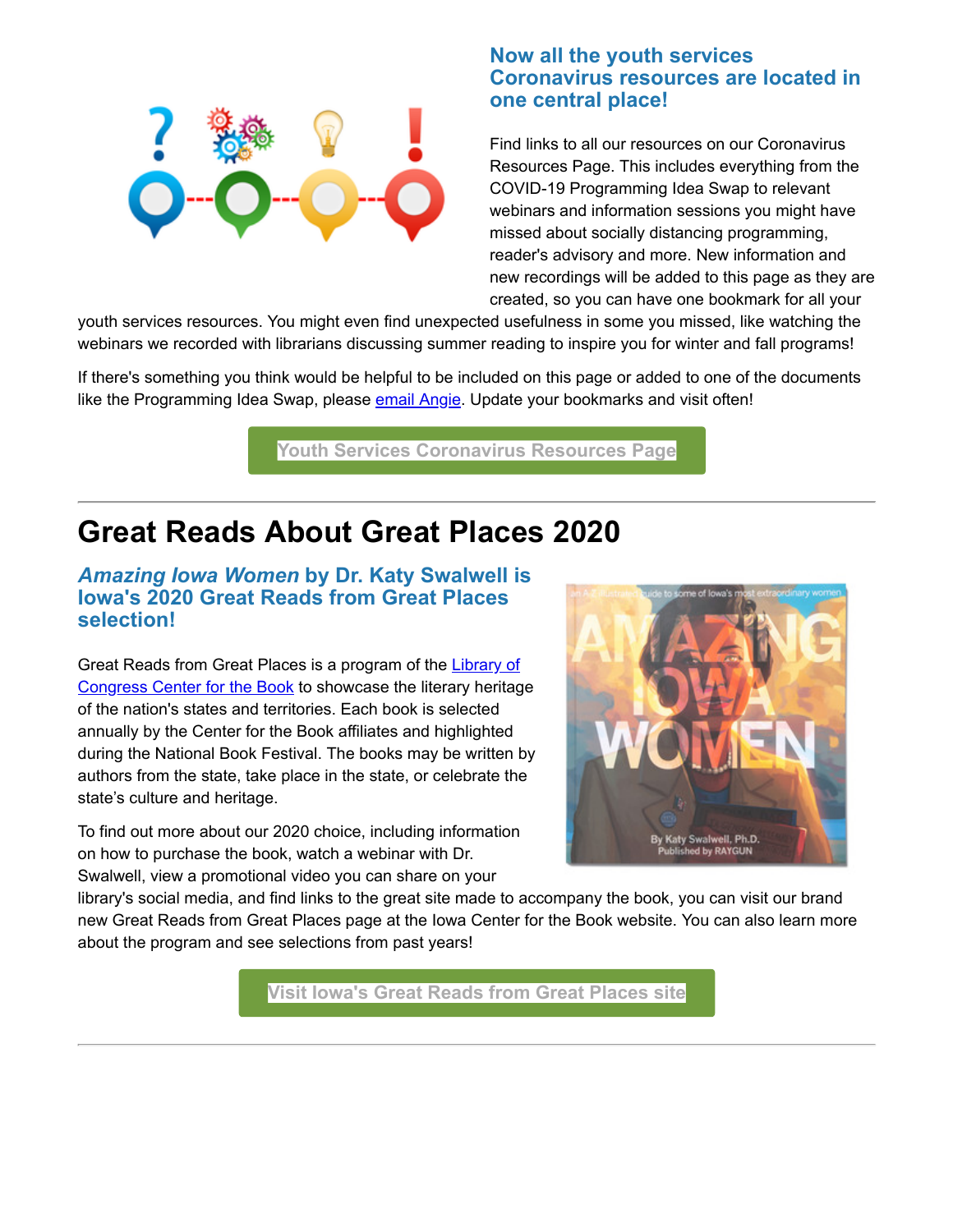

Community Read programs provide support for essential reading skills while developing empathy and comradery with classmates and neighbors. Connecting with your community is especially valuable during this time of separation and uncertainty. Here in Iowa, this is our Kids and Teen All Iowa Reads programs. On **Wednesday, September 30th from 12:00-1:00** Angie will be moderating this free webinar from Scholastic and *School Library Journal* focusing on Community Reads. Five authors, Carmen Agra Deedy, Gita Varadarajan, Sarah Weeks, Varian Johnson, and Alan Gratz will be participating. Varian Johnson is, of course, the author of *The Parker Inheritance,* our 2020 Kids All Iowa Reads selection.

If you've hosted a Kids or Teen All Iowa Reads program it would be awesome if you attended! Or if you're interested in learning more about community reads, this webinar will get you excited for them. Registration is free and a recording will be made available after the live session.

**[Register for the Webinar](https://www.slj.com/?event=connect-through-a-community-read&utm_medium=email&utm_source=govdelivery)**



### **Remember:** *you're doing amazing.*

You are wonderful and fantastic and doing great things for your community. Remember, also, that **you matter**. Rest and take breaks when you need to and don't pressure yourself to do and be everything. You and your work are enough. You are making a huge contribution to your entire community. All of Iowa is thankful. **I believe in you** and I am so grateful to you for ALL your hard work. YOU GOT THIS! -*Angie* 

### **[State Library of Iowa Youth Services](https://www.statelibraryofiowa.org/ld/t-z/youthservices?utm_medium=email&utm_source=govdelivery)**

Youth Services Consultant: [Angie Manfredi](mailto:angie.manfredi@iowa.gov)

1112 East Grand Avenue Des Moines, Iowa 50319